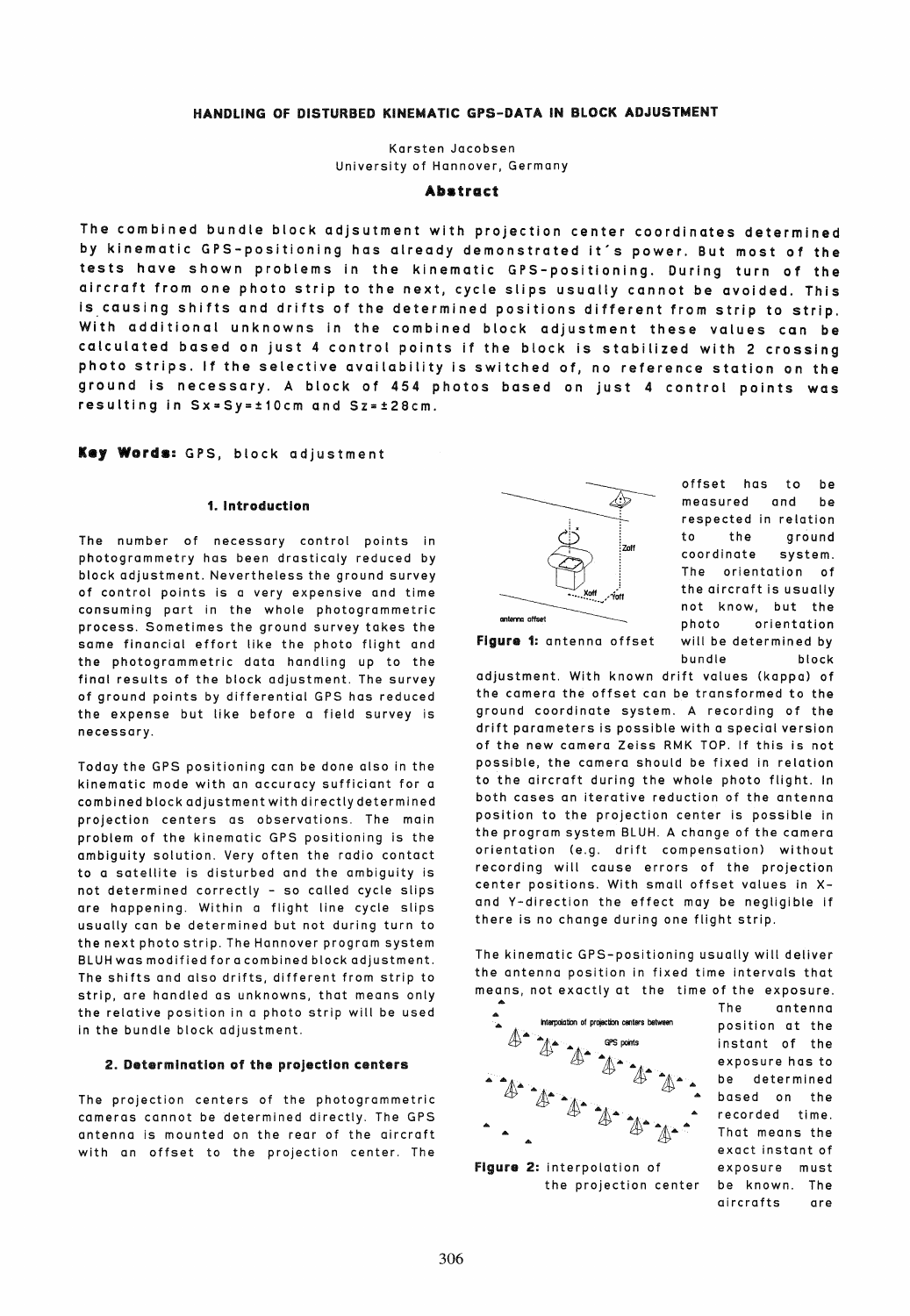operated with at least 200km/h or 5cm/1ms. By this reason at least an accuracy of the time recording with ±1ms is required.

Only the new aerial cameras like Zeiss RMK TOP, LMK 2000 and Wild RC20 do have the possibility of a time recording ot the instant of exposure.



Figure 3: instant of photographic exposure

For the three tests realized by the University of Hannover these new cameras have not been available. In the case of the first two tests a photoelectric cell was mounted on the image plane of the camera for the time recording. This includes the disadvantage of an influence of the ilumination to the recorded time. By this reason the test Rheinkamp was made with a camera of the DLR with a sensor behind the shutter which is independent upon the ilumination.

# 3. Accuracy of kinematic GPS-positioning

The University of Hannover has carried out three controled photo flights with kinematic GPS-positioning. The computation of the GPS-positions was made by the Institut fuer Erdmessung of the University of Hannover with their program GEONAP. Based on the control points bundle block adjustments with the Hannover program system BLUH were made with and also for checking without GPS-positions of the projection centers.

| test area  | Blumenthal         | Rheinkamp         | Wurster           |  |  |
|------------|--------------------|-------------------|-------------------|--|--|
|            |                    | -Budberg          | Watt              |  |  |
| flight     | Aug 1988           | <b>Jul 1989</b>   | Aug 1990          |  |  |
| camera     | <b>RMK 15/23</b>   | <b>RMK 30/23</b>  | RMK 15/23         |  |  |
| photos     | 69                 | 454               | 236               |  |  |
| scale      | 1.6340             | 1:4030            | 1:4170            |  |  |
| endlap     | 80%                | 60%               | 60%               |  |  |
| sidelap    | 60%                | 60%               | 60%               |  |  |
| crossing   |                    | 5 strips          | 3 strips          |  |  |
| control p. | 248                | 957               | $6 + 2$           |  |  |
| size       | $18 \mathrm{km}^2$ | 50km <sup>2</sup> | 38km <sup>2</sup> |  |  |
| receiver   | T1100              | T14100            | Honeywell         |  |  |

Table 1: technical data of GPS test flights

The GPS-positioning of the test flight Blumenthai was made with a GPS receiver TI4100 in the aircraft and also as reference station on the ground (dual frequency, P-code, 4 satellites parallel). The recording in the time interval of 1.2sec was not syncronized with the camera, by this reason an interpolation based on the recorded time with Kaiman filter was necessary. The PDOP was ranging between 5 and 7.

During the photo flight Rheinkamp 2 receivers TI4100 were used in the aircraft and also on the ground. One receiver in the aircraft and one receiver on the reference station have not operated correctly and these were the receivers using the different satellite combinations. So finaly no relative positioning was possible, and only the receiver in the aircraft was used for an absolute positioning. In July 1989 the selective availability was not active. The PDOP was ranging between 5 and for a short periode 15. Both blocks are located in a coal mining area. As ground reference the results of 2 previous block adjustments for determination of subsidences were available with a high number of exactiy defined ground points (mainly manholes in the streets) with standard deviations of Sx=Sy=±2cm and Sz=±3cm.

The photo flight Wurster Watt was made for hight determination in the tidal zone of the North Sea. A navigation with maps is impossible in that area, by that reason the navigation was made with a modified Honeywell ELAC 8800 receiver. In addition to the navigation, the GPS-information was recorded for a post processing for an exact positioning as additional observation for the bundle block adjustment. By mistake only the *CI* A-code was recorded and not the carrier phase. The signalization of control points in the tidal area is very complicate and expensive. So only 6 complete and 2 vertical control points were used (marked in fig. 6b). The control points are determined with Sx=Sy=±2cm and Sz=±2.5cm.



figura 4: photo coverage test area Blumenthai



Figure 5: photo distribution test area Rheinkamp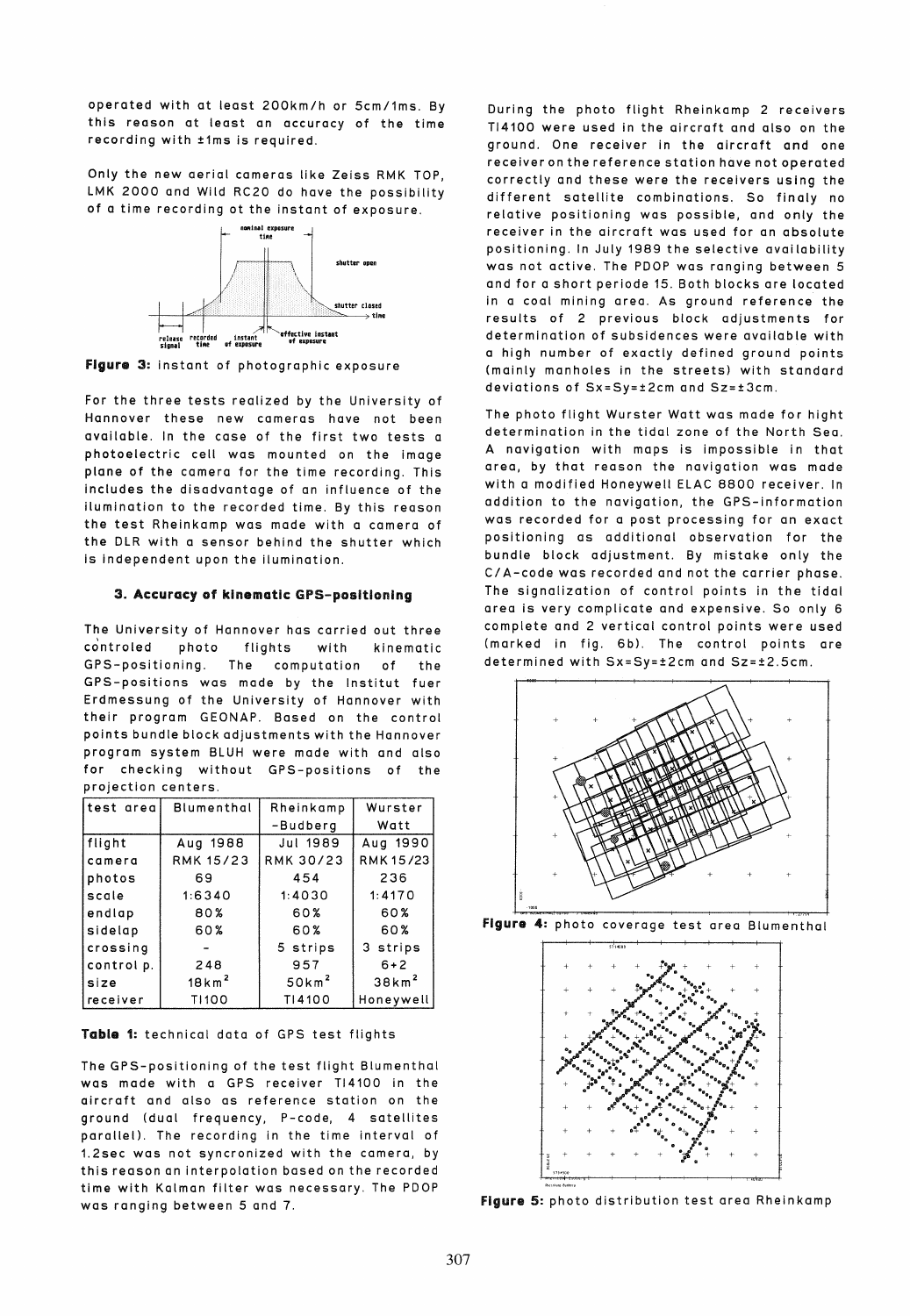

Figure 6: a. photo coverage b. photo distribution test area Wurster Watt

Based on the sufficiant number of control points bundle block adjustments with the program system BLUH are computed at first without the GPS-positions as additional observations.

| Blumenthal |  | Rheinkamp |      | Wurster Watt |      |  |
|------------|--|-----------|------|--------------|------|--|
| Sxo        |  | Sxo       | 57n  | Sxo          |      |  |
|            |  | $+ 4 -$   | +1-2 | $±10-20$     | +3-8 |  |

Table 2: standard deviations of projection centers [cml determined by bundle block adjustment

The standard deviations of the projection center coordinates (Sxo=Syo) determined by BLUH are not so accurate in X and Y than in the height. This is caused by the strong correlation between Xo and Yo to the orientation angles  $\varphi$  and  $\omega$  which goes up to 1.00 (that means at least 0.995), Only the photo centers of the last image(s) of a flight line do have larger standard deviations. The projection center coordinates determined by bundle block adjustment are compared with the values determined by kinematic GPS-positioning.



Figure 7: differences in the projection centers GPS - BLUH block Blumenthai like located in the block



Figure 8: differences in the projection centers GPS - BLUH block Blumenthai f(t)



Figure 9: differences in the projection centers GPS - BLUH block Rheinkamp f(t)



Figure 10: differences in the projection centers GPS - BLUH block Wurster Watt f(t)



Figure 11: differences in the projection centers GPS - BLUH block Wurster Watt f(t) after first reduction of blunders (shifted)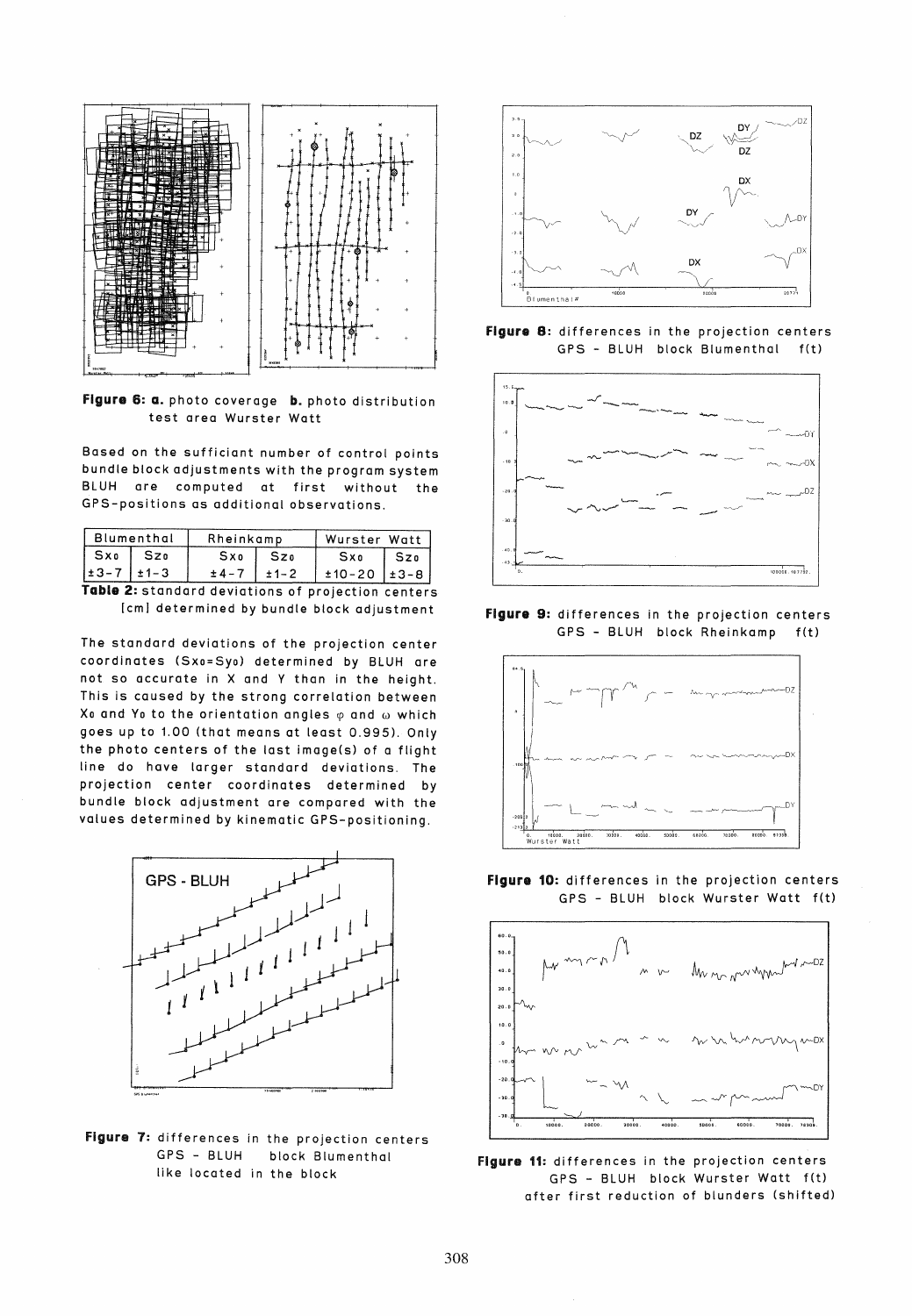The differences in the projection centers of the three blocks do have not the same character. Only the large values of constant shifts and the changing of these shifts from one strip to the next are obvious. Few positions were not usable because of the loss of one satellite. This was especially the case in the Wurster Watt - see figure 10.

|      | systematic differences mean square after shift |                             |      |  |                               |                               |  |
|------|------------------------------------------------|-----------------------------|------|--|-------------------------------|-------------------------------|--|
|      |                                                | dx dv                       | dz   |  | SX SY SZ                      |                               |  |
|      |                                                | strip 1:   -3.56 -1.27 1.69 |      |  |                               | $\pm .17$ $\pm .16$ $\pm .09$ |  |
|      | $\left  \text{strip } 2: \right  -3.81 -1.21$  |                             | 1.98 |  | $\pm .14$ $\pm .21$ $\pm .14$ |                               |  |
|      |                                                | strip 3: -4.00 -1.21 1.46   |      |  | $\pm$ .26 $\pm$ .12 $\pm$ .09 |                               |  |
|      | strip 4: .31 2.96                              |                             | 1.68 |  | $\pm .14$ $\pm .26$ $\pm .08$ |                               |  |
|      |                                                | strip 5: -2.99 -1.21 2.55   |      |  | $\pm .14$ $\pm .17$ $\pm .10$ |                               |  |
| mean |                                                |                             |      |  | $\pm .18$ $\pm .19$ $\pm .10$ |                               |  |

Table 3: systematic and random differences of projction centers GPS-BLUH block Blumenthai



Flgure 12: accuracy of projection centers

The accuracy of the projection centers of the area Wurster Watt cannot be compared with the other. The positioning was made with the *CI* A-code instead of the carrier phase. The C/A-code has a wavelength of 293m, in relation to this, the achieved results are not bad. An influence of the selective availablity cannot be seen, this should have another effect. The accuracy in relation to the neighboured projection centers still reaches the values Srxo=±0.80m, Sryo=±0.97m and Srzo=±1,43m, that means the dominating effect is random.

Figure 9 indicates a drift of the kinematic GPS positions for the block Rheinkamp. Such a drift may be caused by an incorrect ambiguity solution. A stripwise linear regression is confirming this. The root mean square differences between the projection center coordinates, determined by bundle block adjustment and by kinematic GPS positioning, improved by shift and time depending drift are reduced against the root mean square differences only corrected by drift for X from 0.30m to 0.19m, for Y from 0.23m to 0.13m and for Z from 0.28m to 0.22m. In the blocks Blumenthai and Wurster Watt there was no significant drift.

### 4. Combined bundle block adjustment

The mathematical model of the combined bundle block adjustment with kinematic GPS-projection centers as additional observations has to respect the character of the data. Stripdepending constant shifts and also time depending drifts have to be included as additional unknowns. But this can be done only if the block has a sufficient geometry. These additional unknowns can only be determined if control points are available. Without control points the normal equation matrix of the bundle block adjustment will become singular if the shifts and drifts are included os unknowns.

Additional unknowns for stripwise correction of constant shifts and time depending drifts are included in the program system BLUH. The necessity of these unknowns for the block adjustment are analysed with the same method like the additional parameters (Jacobsen 1982). Not significant unknowns and highly correlated unknowns are excluded automatical. For larger values of shift and drift corrections an iteration will be done.

Six additional unknowns for any strip (shift in X, V, Z, drift in X, V, Z) cannot be included in any case. With a not sufficiant number and distribution of the control points and a not sufficiant block configuration the normal equation system can become singular.



bundle block adjustment with GPS data block Blumenthai

Figure 13: results of the combined block adjustment **Blumenthal** 

The block Blumenthai includes only strips with the same flight direction - a flight in the opposite direction is without meaning for the stripwise handling of additional unknowns. Even with 60% sidelap the shifts in X and Y cannot be determined with a minimum number of control points. But the unknowns as a function of X and Y are not so important because of the high correlation to the photo orientations  $\varphi$  and  $\omega$ . The drift unknowns can only be determined if the block is surrounded by control points - that means at least 4 control points in the block, one in any corner. As mentioned before, the GPS-projection center coordinates of the block Blumenthai are not disturbed by drifts.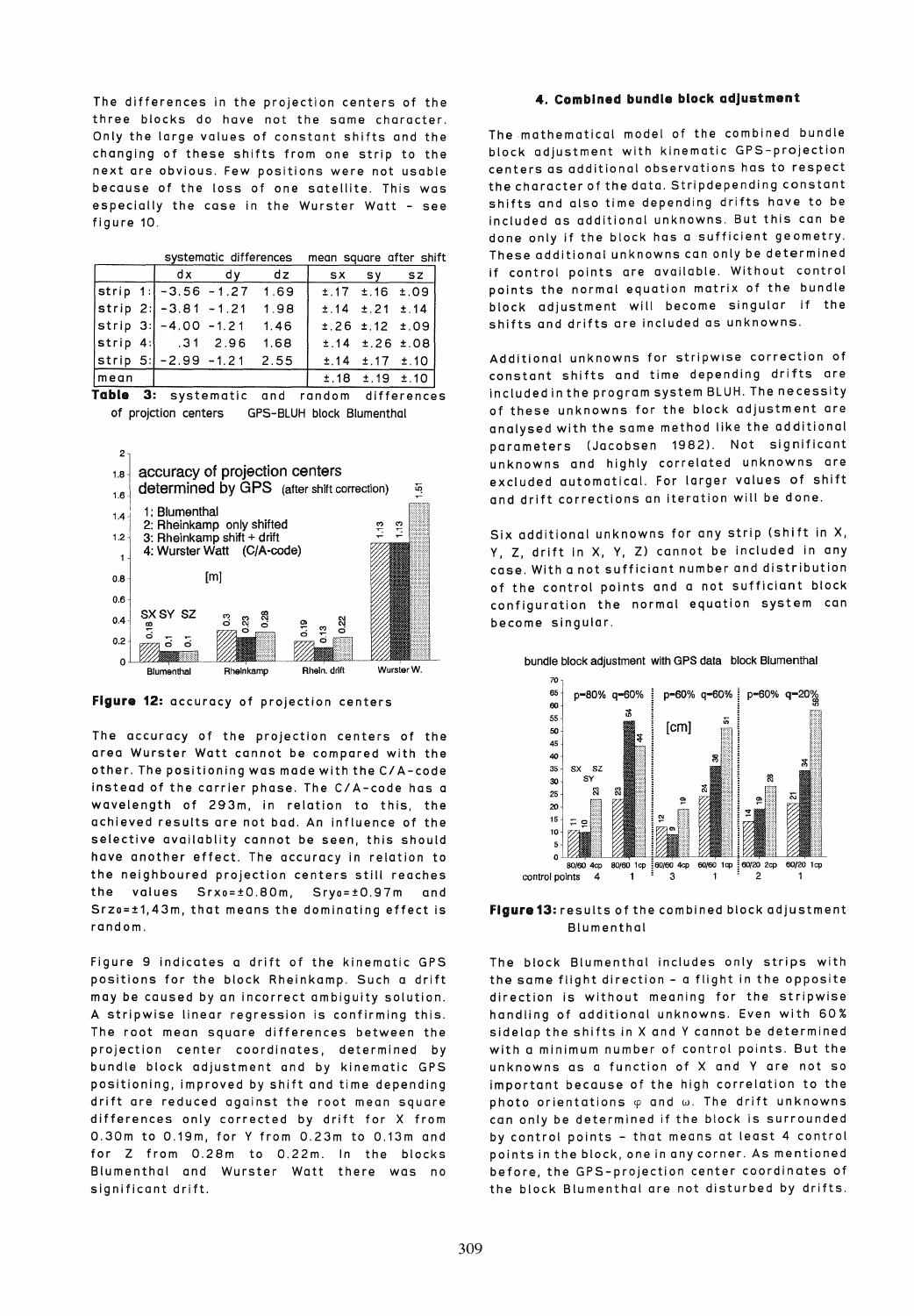Corresponding to this, the unknowns in the block adjustment for drift compensation are not significant and are excluded by the program. This enables a quite different control point distribution like in blocks without GPS-data. It is sufficiant to have control points only on one side of the block - see marked points in figure 4.

With only one controt point it is only possible to determine the average shift of the projection center coordinates if the flight lines are parallel. Individual shifts can be determined with just one control point if the block includes at least one crossing strip. Corresponding to this, the results of the block adjustment with just one control point are poor. The loss of accuracy with a smaller end- and sidelap is corresponding to the accuracy relations in usual bundle block adjustments.



## Flgura14: results of the combined block adjustment Blumenthai after stripwise precorrection by shifts

Without the systematic errors of the projection center coordinates determined by kinematic GPS-positioning the bundle block adjustment can be handled also without control points. The main problems of the kinematic GPS positioning can be solved with relative positioning in relation to a ground station supported by an inertial navigation system (INS). The INS has a good short time accuracy but limited long time accuracy. By this reason cycle slips can be detected very easy (Hein, Landau 1992),

Based on the experience in handling the block adjustment Blumenthai both other blocks are configurated. By theory it is important to include at least two crossing strips, one at every end of the flight lines. With one crossing strip the stripindividual shifts can be determined, for the determination of drifts two crossing strips are necessary. But such a block configuration is also of advantage for usual blocks. With crossing strips the number of control points, especially vertical control points, can be reduced also in the case of bundle block adjustments without GPS-data.



Flaure 15: results of the combined block adjustment Rheinkamp

Figure 15 shows the results of different bundle block adjustments. The standard deviations shown as "reference" resulted from the block adjustment with 21 complete control points and 133 vertical control points together with the projection center coordinates determined by kinematic GPSpositioning compared with the ground coordinates of the controled bundle blockadjustment of a year before. The areas with the main subsidences are excluded, but the results are still influenced by this. The internal accuracy is approximately ±2cm for X and V and ±3cm for Z. Limited to 4 controt points and without GPS-data (adjustment "W") the standard deviations SX and SY are enlarged 50%, SZ is enlarged 68%. The same configuration but without crossing strips is enlarging the standard deviations SX and SV a second time 50% and SZ 14%. This configuration is stable caused by the sidelap of 60%.

The effect of the combined adjustment with GPSprojection center coordinates is shown with the adjustments "1" up to "3". The adjustment "1" can be compared with "W". That means, if the block is just controted by 4 control points, the GPS-projection center coordinates will have onty a very limited influence to the horizontal accuracy but the vertical accuracy will be improved from ±37cm to ±28cm. With only 2 contro! points the block adjustment can be solved without any problem, but the drift cannot be determined. If the number of the crossing strips is reduced to 2, approximately the same result like with 2 control points but 5 crossing strips is reached.

Also in the block Rheinkamp the unknowns for the determination of the drift in X and V cannot be determined in any case. The influence of these drift values to the block adjustment is very limited and usually will not improve the results. With 4 controt points (1 in any corner of the block) the unknowns for shifting every individual strip and the drift parameter for Z should be included in the bundle block adjustment. In addition to the usual additional parameters no more unknowns for fitting the GPS-data are necessary.